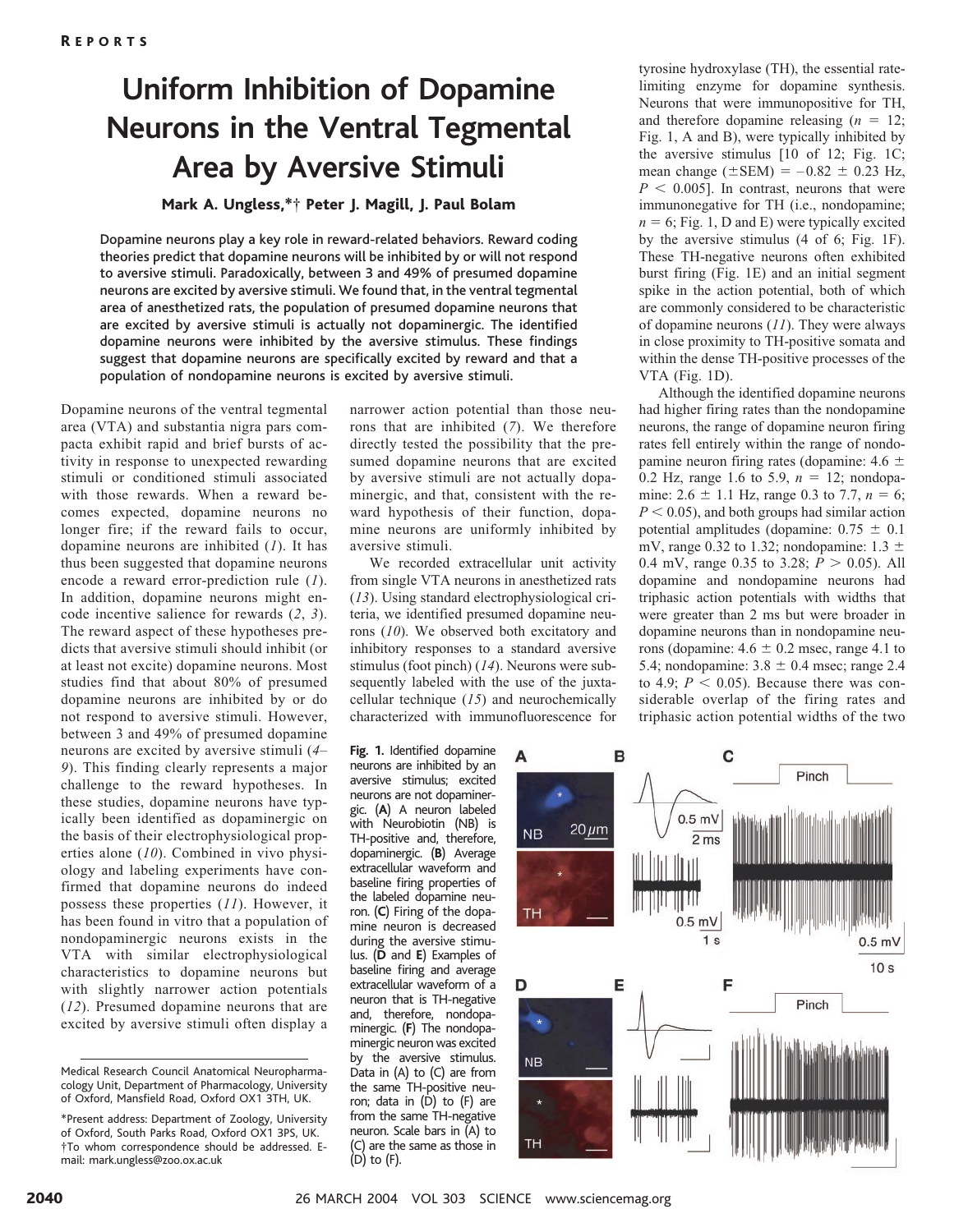

**Fig. 2.** Proposed criterion for identification of dopamine (DA) neurons. (**A**) Typical examples of average extracellular waveform of dopaminergic (red) and nondopaminergic (blue) neurons. (**B**) Neurons that are excited by aversive stimuli have narrower action potentials (AP width). Action potential widths were measured from the start of action potential to the negative trough. (**C**) A frequency histogram of all recorded neurons shows a biphasic distribution (gray bars). A double-Gaussian fit (blue and red lines) suggests a criterion of  $\geq$  1.1 msec (from start to negative trough) for the exclusion of nondopamine neurons.





Because dopamine neurons can regulate their firing pattern and firing rate through independent mechanisms (*16*, *17*), we next examined whether aversive stimuli also changed the firing pattern of dopamine neurons. In the absence of salient stimuli, (putative) dopamine neurons typically display slow irregular firing, with intermittent burst firing in vivo. At firing frequencies achieved during bursts  $(>12$  Hz), dopamine release increases in a supralinear fashion because the dopamine transporter is overwhelmed (*18*). Therefore, decreased bursting could decrease dopamine release

**Fig. 3.** Dopamine neurons exhibit reduced burst firing during aversive stimuli. (**A**) Examples of firing during a baseline period and an aversive stimulus. Firing rate and incidence of bursts were both decreased by the pinch. (**B**) Dopamine neurons (DA; black) and presumed dopamine neurons (pDA; gray) exhibit fewer action potential bursts during the aversive stimulus. (**C**) The probability of action potentials occurring in a burst is decreased during aversive stimuli [DA neurons (black); pDA neurons (gray)]. (**D**) Changes in firing rate are not correlated with changes in the probability (prob.) that an action potential is in a burst.  $*$ ,  $P < 0.05$ .



in addition to the effects of a reduction in firing rate. Because many dopamine neurons do not always fire in a bursting mode (*19*), we increased our sample size by conducting our analysis on identified (i.e., TH-

positive) and putative dopamine neurons (identified with our electrophysiological criterion). In these neurons, we observed a reduction in the number of action potentials that occurred in a burst during the pinch